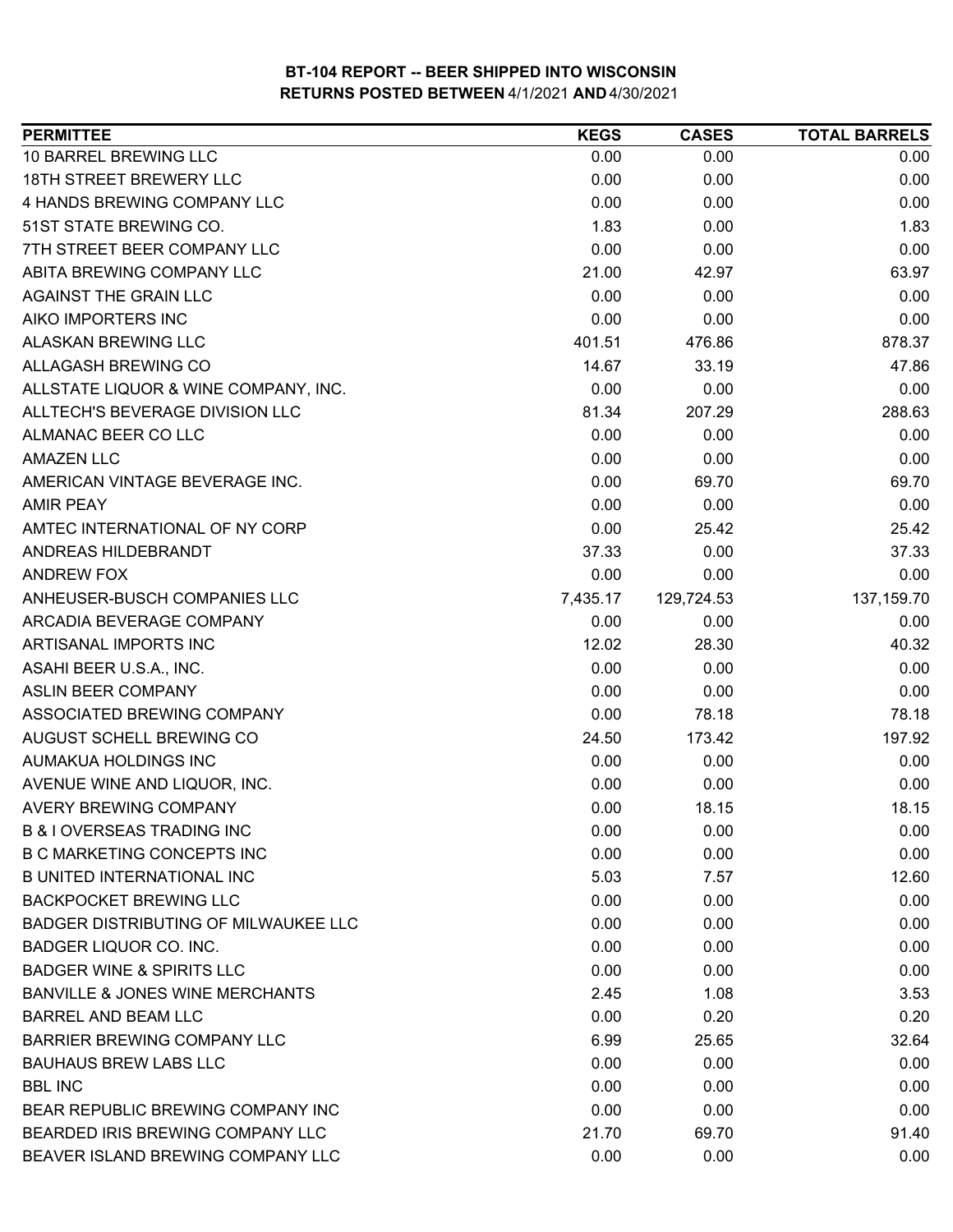| <b>PERMITTEE</b>                      | <b>KEGS</b> | <b>CASES</b> | <b>TOTAL BARRELS</b> |
|---------------------------------------|-------------|--------------|----------------------|
| BEECHWOOD DISTRIBUTORS, INC.          | 0.00        | 0.00         | 0.00                 |
| BEER CAPITOL DISTRIBUTING LLC         | 0.00        | 0.00         | 0.00                 |
| BELCHING BEAVER BREWERY               | 0.00        | 0.00         | 0.00                 |
| <b>BELLS BREWERY INC</b>              | 373.50      | 1,417.66     | 1,791.16             |
| BENT PADDLE BREWING COMPANY           | 25.33       | 45.72        | 71.05                |
| BERNICK'S PEPSI-COLA OF DRESSER, INC. | 0.00        | 0.00         | 0.00                 |
| <b>BIG SKY BREWING CO</b>             | 12.00       | 20.32        | 32.32                |
| <b>BILL'S DISTRIBUTING, LTD.</b>      | 0.00        | 0.00         | 0.00                 |
| <b>BINDING BRAUEREI USA INC</b>       | 0.00        | 0.00         | 0.00                 |
| <b>BLACK LIST BEER LLC</b>            | 0.00        | 10.01        | 10.01                |
| <b>BLACKROCKS BREWERY LLC</b>         | 5.50        | 44.50        | 50.00                |
| <b>BLACKSTACK BREWING INC</b>         | 0.00        | 0.00         | 0.00                 |
| BLUE POINT BREWING COMPANY INC        | 0.00        | 0.00         | 0.00                 |
| <b>BLUME BRAUHAUS LLC</b>             | 0.75        | 0.00         | 0.75                 |
| <b>BOSTON BEER CORPORATION</b>        | 317.17      | 15,487.13    | 15,804.30            |
| BRASS FOUNDRY BREWING CO.             | 2.00        | 8.47         | 10.47                |
| BRAU BROTHERS BREWING COMPANY, LLC    | 0.00        | 0.00         | 0.00                 |
| BREAKTHRU BEVERAGE GROUP LLC          | 0.00        | 0.00         | 0.00                 |
| BREAKTHRU BEVERAGE GROUP LLC          | 0.00        | 0.00         | 0.00                 |
| BRECKENRIDGE BREWERY LLC              | 0.00        | 0.00         | 0.00                 |
| BREWDOG BREWING COMPANY LLC           | 0.00        | 0.00         | 0.00                 |
| <b>BRIAN EWING</b>                    | 0.00        | 15.49        | 15.49                |
| BROWN-FORMAN CORPORATION              | 0.00        | 207.86       | 207.86               |
| CANAL STREET BREWING CO LLC           | 116.50      | 1,878.22     | 1,994.72             |
| CANARCHY HOLDING CO LLC               | 19.50       | 309.18       | 328.68               |
| CAPITOL-HUSTING COMPANY, INC.         | 0.00        | 0.00         | 0.00                 |
| CARRIAGE HOUSE IMPORTS, LTD.          | 0.00        | 14.05        | 14.05                |
| CASCADE BREWING COMPANY LLC           | 0.00        | 0.00         | 0.00                 |
| CENTRAL BEER IMPORT & EXPORT INC      | 0.00        | 0.00         | 0.00                 |
| <b>CHAD YAKOBSON</b>                  | 0.00        | 0.00         | 0.00                 |
| CHAS A BERNICK INC                    | 0.00        | 0.00         | 0.00                 |
| <b>CHATHAM IMPORTS INC</b>            | 0.00        | 0.00         | 0.00                 |
| CHICAGO BREW WERKS INC                | 0.00        | 0.00         | 0.00                 |
| <b>CHRIS MICHNER</b>                  | 1.80        | 30.50        | 32.30                |
| CITY BREWING COMPANY, LLC             | 0.00        | 0.00         | 0.00                 |
| <b>COLLECTIVE ARTS USA LTD</b>        | 14.51       | 29.75        | 44.26                |
| CORONADO BREWING COMPANY INC          | 8.71        | 27.05        | 35.76                |
| <b>CRACOVIA BRANDS INC</b>            | 0.00        | 0.00         | 0.00                 |
| CRAFT BREW ALLIANCE INC               | 0.00        | 0.00         | 0.00                 |
| <b>CRAFT REVOLUTION LLC</b>           | 13.00       | 80.47        | 93.47                |
| <b>CRAFT REVOLUTION LLC</b>           | 0.00        | 75.55        | 75.55                |
| <b>CRAZY MOUNTAIN BREWING COMPANY</b> | 0.00        | 0.00         | 0.00                 |
| <b>CROOK &amp; MARKER LLC</b>         | 0.00        | 1,045.60     | 1,045.60             |
| <b>CROWN IMPORTS LLC</b>              | 165.50      | 11,750.75    | 11,916.25            |
| CRYSTAL LAKE BEER COMPANY             | 0.00        | 0.00         | 0.00                 |
|                                       |             |              |                      |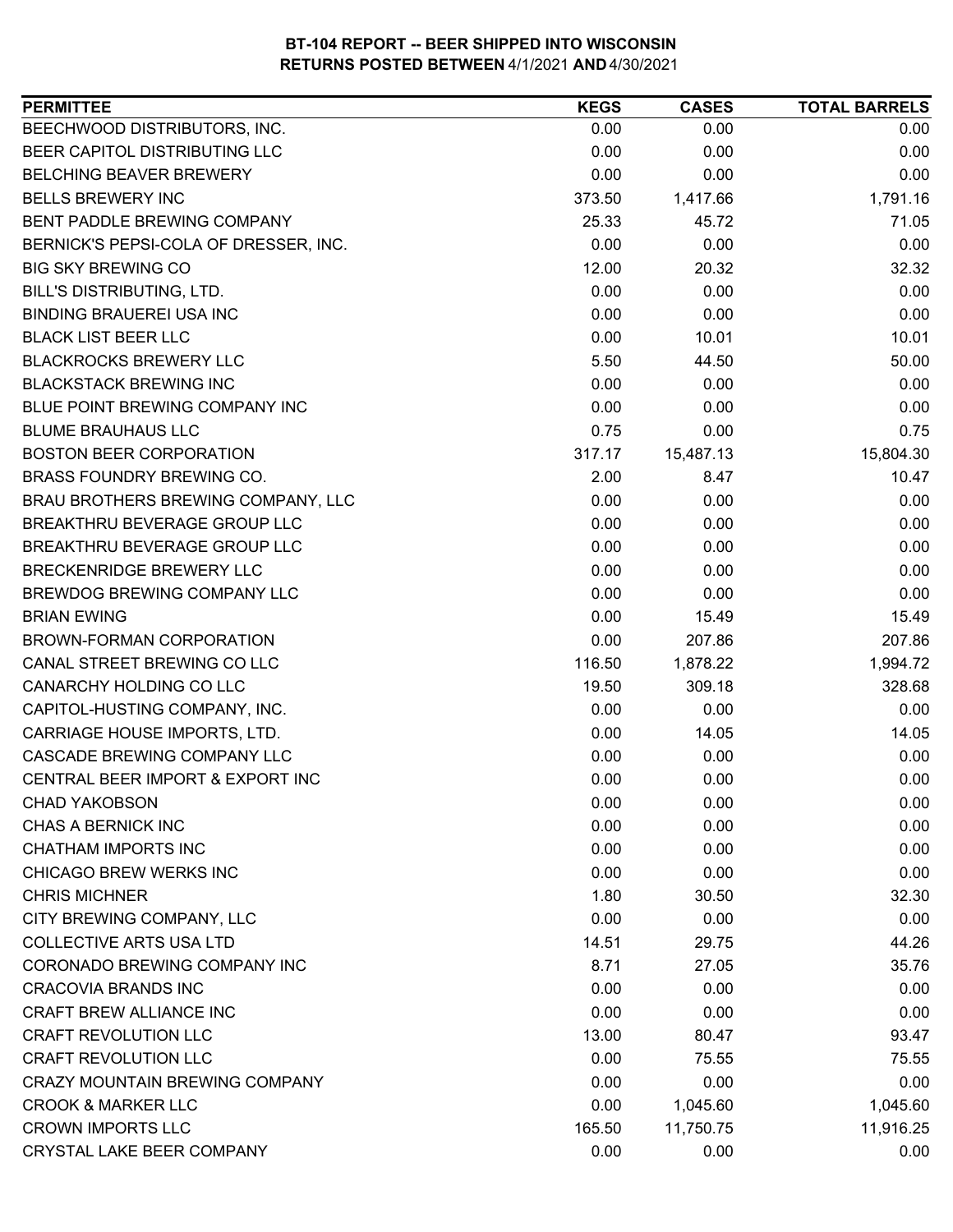| <b>PERMITTEE</b>                           | <b>KEGS</b> | <b>CASES</b> | <b>TOTAL BARRELS</b> |
|--------------------------------------------|-------------|--------------|----------------------|
| CUSTOM CALIFORNIA CRAFT BEER LLC           | 0.00        | 0.00         | 0.00                 |
| D&V INTERNATIONAL INC                      | 13.63       | 21.68        | 35.31                |
| DANGEROUS MAN BREWING COMPANY LLC          | 0.00        | 0.00         | 0.00                 |
| <b>DANNY RAKOVIC</b>                       | 0.00        | 0.00         | 0.00                 |
| DAPPER BREWING COMPANY LLC                 | 0.00        | 0.00         | 0.00                 |
| DE PERE LIQUOR CO LLC                      | 0.00        | 0.00         | 0.00                 |
| DEAN DISTRIBUTING, INC.                    | 0.00        | 0.00         | 0.00                 |
| DEAN DISTRIBUTING, INC.                    | 0.00        | 0.00         | 0.00                 |
| <b>DESCHUTES BREWERY INC</b>               | 87.76       | 205.99       | 293.75               |
| <b>DESTIHL HOLDINGS LLC</b>                | 4.00        | 32.18        | 36.18                |
| DIAGEO BEER COMPANY USA                    | 511.32      | 5,612.66     | 6,123.98             |
| DISCOUNT LIQUOR, INC.                      | 0.00        | 0.00         | 0.00                 |
| DOANE DISTRIBUTING, INC.                   | 0.00        | 0.00         | 0.00                 |
| DOGFISH HEAD CRAFT BREWERY LLC             | 30.84       | 194.23       | 225.07               |
| <b>DOYNA LTD</b>                           | 0.00        | 0.00         | 0.00                 |
| DREKKER BREWING COMPANY LLC                | 3.36        | 86.05        | 89.41                |
| DUVEL MOORTGAT USA LTD                     | 11.33       | 101.48       | 112.81               |
| DYNAMITE BREWING LLC                       | 2.33        | 10.63        | 12.96                |
| E & J GALLO WINERY                         | 0.00        | 19.55        | 19.55                |
| EASTERN LIQUORS USA INC                    | 0.00        | 0.00         | 0.00                 |
| <b>EASY STEVE LLC</b>                      | 0.00        | 0.00         | 0.00                 |
| EINSTOK BEER COMPANY LP                    | 0.00        | 20.12        | 20.12                |
| EL DORADO BEVERAGE CO                      | 0.00        | 0.00         | 0.00                 |
| EL SEGUNDO BREWING CO LLC                  | 0.00        | 0.00         | 0.00                 |
| ELYSIAN BREWING COMPANY INC                | 0.00        | 0.00         | 0.00                 |
| <b>ENERGY CITY BREWING LLC</b>             | 0.00        | 20.08        | 20.08                |
| EPIC BREWING COMPANY LLC                   | 0.00        | 0.00         | 0.00                 |
| <b>EPIC BREWING COMPANY LLC</b>            | 7.80        | 0.00         | 7.80                 |
| <b>EQUILIBRIUM BREWERY LLC</b>             | 0.00        | 0.00         | 0.00                 |
| <b>FABIANO BROTHERS - WISCONSIN LLC</b>    | 0.00        | 0.00         | 0.00                 |
| FAIR STATE BREWING COOPERATIVE             | 9.66        | 43.55        | 53.21                |
| FINNEGANS BREW CO LLC                      | 16.66       | 6.90         | 23.56                |
| FLANIGAN DISTRIBUTING OF DOOR COUNTY, INC. | 0.00        | 0.00         | 0.00                 |
| FLYING DOG BREWERY LLLP                    | 0.00        | 36.87        | 36.87                |
| FORBIDDEN ROOT, A BENEFIT LLC              | 0.00        | 0.00         | 0.00                 |
| FOUR SEASONS BEER DISTRIBUTORS INC         | 0.00        | 0.00         | 0.00                 |
| FRANK BEER DISTRIBUTORS, INC.              | 0.00        | 0.00         | 0.00                 |
| FRANK BEER SOUTH LLC                       | 0.00        | 0.00         | 0.00                 |
| FRANK LIQUOR COMPANY, INC.                 | 0.00        | 0.00         | 0.00                 |
| FRANK LIQUORS OF LA CROSSE, INC.           | 0.00        | 0.00         | 0.00                 |
| FRED R KARM JR                             | 0.00        | 0.00         | 0.00                 |
| FULTON STREET BREWERY LLC                  | 0.00        | 0.00         | 0.00                 |
| <b>G &amp; F DISTRIBUTING INC</b>          | 0.00        | 0.00         | 0.00                 |
| <b>G K SKAGGS INC</b>                      | 0.00        | 0.00         | 0.00                 |
| <b>GARY'S CORPORATION OF OAK CREEK</b>     | 0.00        | 0.00         | 0.00                 |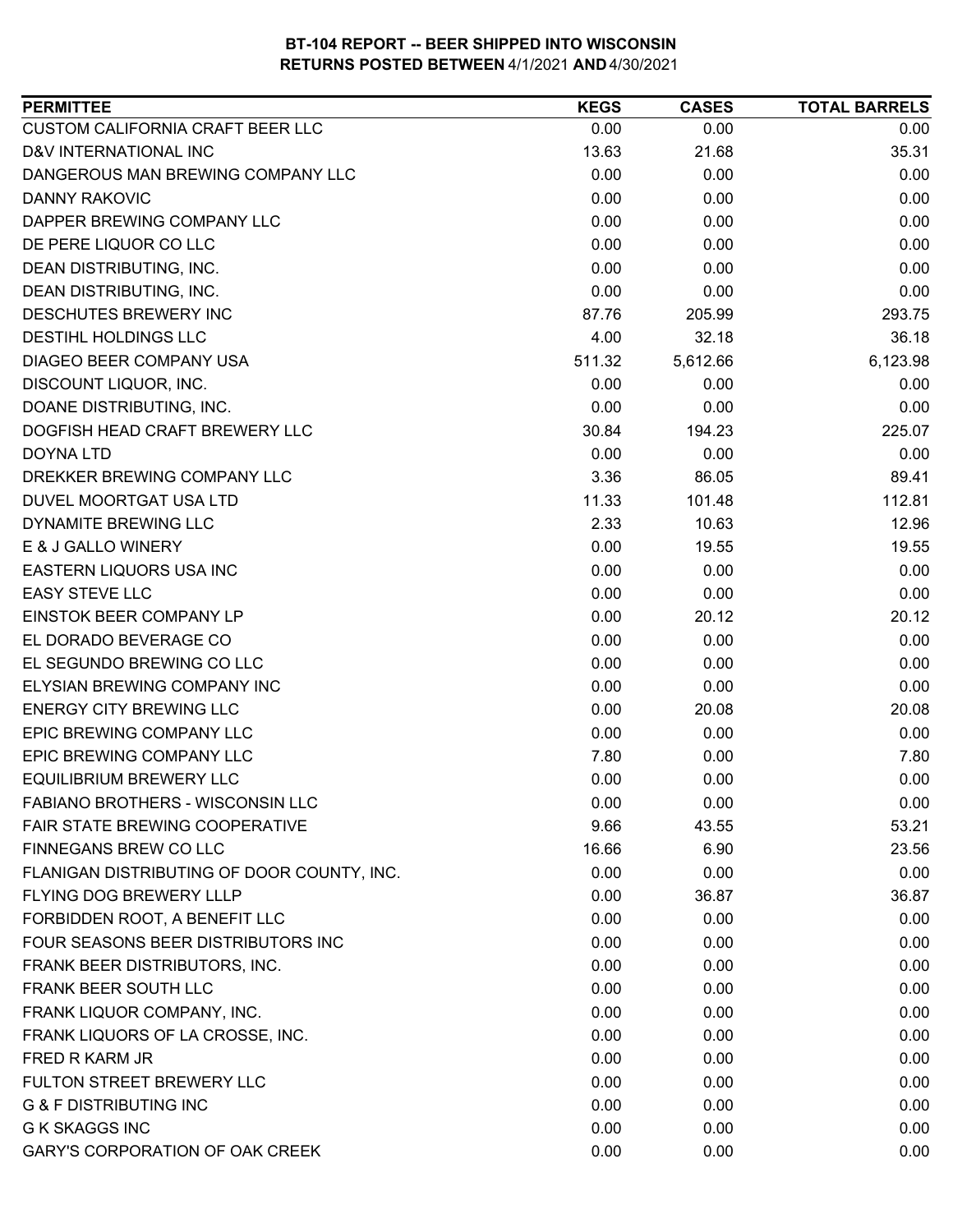| <b>GELOSO BEVERAGE GROUP LLC</b><br>193.35<br>0.00<br>193.35<br><b>GENERAL BEER DISTRIBUTORS CO.</b><br>0.00<br>0.00<br>0.00<br>GENERAL BEER DISTRIBUTORS CO. - MILWAUKEE<br>0.00<br>0.00<br>0.00<br>0.00<br>0.00<br>0.00<br><b>GENERAL BEER-NORTHEAST INC</b><br>0.00<br>0.00<br>0.00<br>GENERAL BEER-NORTHEAST INC<br>0.00<br>0.00<br>0.00<br>GENERAL BEER-NORTHWEST, INC.<br>0.00<br>0.00<br>0.00<br>GENERAL BEER-NORTHWEST, INC.<br>0.00<br>0.00<br>0.00<br>GENERAL BEER-NORTHWEST, INC.<br>0.00<br>GENERAL BEVERAGE SALES CO.<br>0.00<br>0.00<br>GENERAL BEVERAGE SALES CO. - OSHKOSH<br>0.00<br>0.00<br>0.00<br>GENERAL BEVERAGE SALES CO.-MILWAUKEE<br>0.00<br>0.00<br>0.00<br><b>GENERATIONS BREWING COMPANY LLC</b><br>0.00<br>10.16<br>10.16<br><b>GEORGE BOZIC JR</b><br>4.60<br>0.00<br>4.60<br><b>GLOBAL VILLAGE IMPORTS LLC</b><br>0.00<br>0.00<br>0.00<br><b>GMB PARTNERS LLC</b><br>7.66<br>103.89<br>111.55<br><b>GO CRAFT BIER, INC</b><br>0.00<br>0.00<br>0.00<br>0.00<br><b>GOOD OMEN BOTTLING LLC</b><br>0.00<br>0.00<br><b>GORDON BIERSCH BREWING COMPANY</b><br>0.00<br>296.12<br>296.12<br><b>GRAYSCALE BREWING LLC</b><br>0.00<br>0.00<br>0.00<br><b>GREAT CENTRAL BREWING LLC</b><br>0.00<br>0.00<br>0.00<br><b>GREEN BAY DISTRIBUTORS, INC.</b><br>0.00<br>0.00<br>0.00<br><b>GREGORY S HARDMAN</b><br>0.00<br>0.00<br>0.00<br>0.00<br>0.00<br>0.00<br>HARPOON DISTRIBUTING COMPANY<br>0.43<br>34.95<br>34.52<br>0.00<br>0.00<br>HEAVY RIFF BREWING COMPANY LLC<br>0.00<br>4,094.73<br>138.90<br>3,955.83<br>0.00<br>0.00<br>0.00<br>112.87<br>103.20<br>9.67<br>HIGH COUNTRY BREWERY INC<br>0.00<br>0.00<br>0.00<br>38.35<br>64.51<br>102.86<br>5.18<br>7.52<br>12.70<br>0.00<br>0.00<br>0.00<br>0.00<br>0.00<br>0.00<br>35.51<br>132.21<br>167.72<br>218.71<br>26.67<br>192.04<br>0.00<br>6.60<br>6.60<br>0.00<br><b>INTERTRADE USA COMPANY</b><br>0.00<br>0.00<br>5.96<br>16.53<br>22.49<br>0.00<br>0.00<br>0.00<br>0.00<br>0.00<br>0.00<br>J. WAKEFIELD BREWING, LLC<br>15.48<br>0.00<br>15.48<br><b>JAW PROPERTIES LLC</b><br>0.00<br>0.00<br>0.00<br>0.00<br>15.48<br><b>JDZ INC</b><br>15.48<br>JESTER KING CRAFT BREWERY, LLC<br>3.33<br>9.24<br>12.57 | <b>PERMITTEE</b>                                  | <b>KEGS</b> | <b>CASES</b> | <b>TOTAL BARRELS</b> |
|-------------------------------------------------------------------------------------------------------------------------------------------------------------------------------------------------------------------------------------------------------------------------------------------------------------------------------------------------------------------------------------------------------------------------------------------------------------------------------------------------------------------------------------------------------------------------------------------------------------------------------------------------------------------------------------------------------------------------------------------------------------------------------------------------------------------------------------------------------------------------------------------------------------------------------------------------------------------------------------------------------------------------------------------------------------------------------------------------------------------------------------------------------------------------------------------------------------------------------------------------------------------------------------------------------------------------------------------------------------------------------------------------------------------------------------------------------------------------------------------------------------------------------------------------------------------------------------------------------------------------------------------------------------------------------------------------------------------------------------------------------------------------------------------------------------------------------------------------------------------------------------------------------------------------------------------------------------------------------------------------------------------------------------------------------------------------------------------------------------------------------------------------------------------------------------------|---------------------------------------------------|-------------|--------------|----------------------|
|                                                                                                                                                                                                                                                                                                                                                                                                                                                                                                                                                                                                                                                                                                                                                                                                                                                                                                                                                                                                                                                                                                                                                                                                                                                                                                                                                                                                                                                                                                                                                                                                                                                                                                                                                                                                                                                                                                                                                                                                                                                                                                                                                                                           |                                                   |             |              |                      |
|                                                                                                                                                                                                                                                                                                                                                                                                                                                                                                                                                                                                                                                                                                                                                                                                                                                                                                                                                                                                                                                                                                                                                                                                                                                                                                                                                                                                                                                                                                                                                                                                                                                                                                                                                                                                                                                                                                                                                                                                                                                                                                                                                                                           |                                                   |             |              |                      |
|                                                                                                                                                                                                                                                                                                                                                                                                                                                                                                                                                                                                                                                                                                                                                                                                                                                                                                                                                                                                                                                                                                                                                                                                                                                                                                                                                                                                                                                                                                                                                                                                                                                                                                                                                                                                                                                                                                                                                                                                                                                                                                                                                                                           |                                                   |             |              |                      |
|                                                                                                                                                                                                                                                                                                                                                                                                                                                                                                                                                                                                                                                                                                                                                                                                                                                                                                                                                                                                                                                                                                                                                                                                                                                                                                                                                                                                                                                                                                                                                                                                                                                                                                                                                                                                                                                                                                                                                                                                                                                                                                                                                                                           |                                                   |             |              |                      |
|                                                                                                                                                                                                                                                                                                                                                                                                                                                                                                                                                                                                                                                                                                                                                                                                                                                                                                                                                                                                                                                                                                                                                                                                                                                                                                                                                                                                                                                                                                                                                                                                                                                                                                                                                                                                                                                                                                                                                                                                                                                                                                                                                                                           |                                                   |             |              |                      |
|                                                                                                                                                                                                                                                                                                                                                                                                                                                                                                                                                                                                                                                                                                                                                                                                                                                                                                                                                                                                                                                                                                                                                                                                                                                                                                                                                                                                                                                                                                                                                                                                                                                                                                                                                                                                                                                                                                                                                                                                                                                                                                                                                                                           |                                                   |             |              |                      |
|                                                                                                                                                                                                                                                                                                                                                                                                                                                                                                                                                                                                                                                                                                                                                                                                                                                                                                                                                                                                                                                                                                                                                                                                                                                                                                                                                                                                                                                                                                                                                                                                                                                                                                                                                                                                                                                                                                                                                                                                                                                                                                                                                                                           |                                                   |             |              |                      |
|                                                                                                                                                                                                                                                                                                                                                                                                                                                                                                                                                                                                                                                                                                                                                                                                                                                                                                                                                                                                                                                                                                                                                                                                                                                                                                                                                                                                                                                                                                                                                                                                                                                                                                                                                                                                                                                                                                                                                                                                                                                                                                                                                                                           |                                                   |             |              |                      |
|                                                                                                                                                                                                                                                                                                                                                                                                                                                                                                                                                                                                                                                                                                                                                                                                                                                                                                                                                                                                                                                                                                                                                                                                                                                                                                                                                                                                                                                                                                                                                                                                                                                                                                                                                                                                                                                                                                                                                                                                                                                                                                                                                                                           |                                                   |             |              |                      |
|                                                                                                                                                                                                                                                                                                                                                                                                                                                                                                                                                                                                                                                                                                                                                                                                                                                                                                                                                                                                                                                                                                                                                                                                                                                                                                                                                                                                                                                                                                                                                                                                                                                                                                                                                                                                                                                                                                                                                                                                                                                                                                                                                                                           |                                                   |             |              |                      |
|                                                                                                                                                                                                                                                                                                                                                                                                                                                                                                                                                                                                                                                                                                                                                                                                                                                                                                                                                                                                                                                                                                                                                                                                                                                                                                                                                                                                                                                                                                                                                                                                                                                                                                                                                                                                                                                                                                                                                                                                                                                                                                                                                                                           |                                                   |             |              |                      |
|                                                                                                                                                                                                                                                                                                                                                                                                                                                                                                                                                                                                                                                                                                                                                                                                                                                                                                                                                                                                                                                                                                                                                                                                                                                                                                                                                                                                                                                                                                                                                                                                                                                                                                                                                                                                                                                                                                                                                                                                                                                                                                                                                                                           |                                                   |             |              |                      |
|                                                                                                                                                                                                                                                                                                                                                                                                                                                                                                                                                                                                                                                                                                                                                                                                                                                                                                                                                                                                                                                                                                                                                                                                                                                                                                                                                                                                                                                                                                                                                                                                                                                                                                                                                                                                                                                                                                                                                                                                                                                                                                                                                                                           |                                                   |             |              |                      |
|                                                                                                                                                                                                                                                                                                                                                                                                                                                                                                                                                                                                                                                                                                                                                                                                                                                                                                                                                                                                                                                                                                                                                                                                                                                                                                                                                                                                                                                                                                                                                                                                                                                                                                                                                                                                                                                                                                                                                                                                                                                                                                                                                                                           |                                                   |             |              |                      |
|                                                                                                                                                                                                                                                                                                                                                                                                                                                                                                                                                                                                                                                                                                                                                                                                                                                                                                                                                                                                                                                                                                                                                                                                                                                                                                                                                                                                                                                                                                                                                                                                                                                                                                                                                                                                                                                                                                                                                                                                                                                                                                                                                                                           |                                                   |             |              |                      |
|                                                                                                                                                                                                                                                                                                                                                                                                                                                                                                                                                                                                                                                                                                                                                                                                                                                                                                                                                                                                                                                                                                                                                                                                                                                                                                                                                                                                                                                                                                                                                                                                                                                                                                                                                                                                                                                                                                                                                                                                                                                                                                                                                                                           |                                                   |             |              |                      |
|                                                                                                                                                                                                                                                                                                                                                                                                                                                                                                                                                                                                                                                                                                                                                                                                                                                                                                                                                                                                                                                                                                                                                                                                                                                                                                                                                                                                                                                                                                                                                                                                                                                                                                                                                                                                                                                                                                                                                                                                                                                                                                                                                                                           |                                                   |             |              |                      |
|                                                                                                                                                                                                                                                                                                                                                                                                                                                                                                                                                                                                                                                                                                                                                                                                                                                                                                                                                                                                                                                                                                                                                                                                                                                                                                                                                                                                                                                                                                                                                                                                                                                                                                                                                                                                                                                                                                                                                                                                                                                                                                                                                                                           |                                                   |             |              |                      |
|                                                                                                                                                                                                                                                                                                                                                                                                                                                                                                                                                                                                                                                                                                                                                                                                                                                                                                                                                                                                                                                                                                                                                                                                                                                                                                                                                                                                                                                                                                                                                                                                                                                                                                                                                                                                                                                                                                                                                                                                                                                                                                                                                                                           |                                                   |             |              |                      |
|                                                                                                                                                                                                                                                                                                                                                                                                                                                                                                                                                                                                                                                                                                                                                                                                                                                                                                                                                                                                                                                                                                                                                                                                                                                                                                                                                                                                                                                                                                                                                                                                                                                                                                                                                                                                                                                                                                                                                                                                                                                                                                                                                                                           |                                                   |             |              |                      |
|                                                                                                                                                                                                                                                                                                                                                                                                                                                                                                                                                                                                                                                                                                                                                                                                                                                                                                                                                                                                                                                                                                                                                                                                                                                                                                                                                                                                                                                                                                                                                                                                                                                                                                                                                                                                                                                                                                                                                                                                                                                                                                                                                                                           |                                                   |             |              |                      |
|                                                                                                                                                                                                                                                                                                                                                                                                                                                                                                                                                                                                                                                                                                                                                                                                                                                                                                                                                                                                                                                                                                                                                                                                                                                                                                                                                                                                                                                                                                                                                                                                                                                                                                                                                                                                                                                                                                                                                                                                                                                                                                                                                                                           |                                                   |             |              |                      |
|                                                                                                                                                                                                                                                                                                                                                                                                                                                                                                                                                                                                                                                                                                                                                                                                                                                                                                                                                                                                                                                                                                                                                                                                                                                                                                                                                                                                                                                                                                                                                                                                                                                                                                                                                                                                                                                                                                                                                                                                                                                                                                                                                                                           | H C FOODS CO LTD                                  |             |              |                      |
|                                                                                                                                                                                                                                                                                                                                                                                                                                                                                                                                                                                                                                                                                                                                                                                                                                                                                                                                                                                                                                                                                                                                                                                                                                                                                                                                                                                                                                                                                                                                                                                                                                                                                                                                                                                                                                                                                                                                                                                                                                                                                                                                                                                           |                                                   |             |              |                      |
|                                                                                                                                                                                                                                                                                                                                                                                                                                                                                                                                                                                                                                                                                                                                                                                                                                                                                                                                                                                                                                                                                                                                                                                                                                                                                                                                                                                                                                                                                                                                                                                                                                                                                                                                                                                                                                                                                                                                                                                                                                                                                                                                                                                           |                                                   |             |              |                      |
|                                                                                                                                                                                                                                                                                                                                                                                                                                                                                                                                                                                                                                                                                                                                                                                                                                                                                                                                                                                                                                                                                                                                                                                                                                                                                                                                                                                                                                                                                                                                                                                                                                                                                                                                                                                                                                                                                                                                                                                                                                                                                                                                                                                           | HEINEKEN USA INCORPORATED                         |             |              |                      |
|                                                                                                                                                                                                                                                                                                                                                                                                                                                                                                                                                                                                                                                                                                                                                                                                                                                                                                                                                                                                                                                                                                                                                                                                                                                                                                                                                                                                                                                                                                                                                                                                                                                                                                                                                                                                                                                                                                                                                                                                                                                                                                                                                                                           | HENDRICKS BEVERAGE, INC.                          |             |              |                      |
|                                                                                                                                                                                                                                                                                                                                                                                                                                                                                                                                                                                                                                                                                                                                                                                                                                                                                                                                                                                                                                                                                                                                                                                                                                                                                                                                                                                                                                                                                                                                                                                                                                                                                                                                                                                                                                                                                                                                                                                                                                                                                                                                                                                           | <b>HIDDEN SPRINGS ALE WORKS</b>                   |             |              |                      |
|                                                                                                                                                                                                                                                                                                                                                                                                                                                                                                                                                                                                                                                                                                                                                                                                                                                                                                                                                                                                                                                                                                                                                                                                                                                                                                                                                                                                                                                                                                                                                                                                                                                                                                                                                                                                                                                                                                                                                                                                                                                                                                                                                                                           |                                                   |             |              |                      |
|                                                                                                                                                                                                                                                                                                                                                                                                                                                                                                                                                                                                                                                                                                                                                                                                                                                                                                                                                                                                                                                                                                                                                                                                                                                                                                                                                                                                                                                                                                                                                                                                                                                                                                                                                                                                                                                                                                                                                                                                                                                                                                                                                                                           | HOFBRAUHAUS OF AMERICA, LLC                       |             |              |                      |
|                                                                                                                                                                                                                                                                                                                                                                                                                                                                                                                                                                                                                                                                                                                                                                                                                                                                                                                                                                                                                                                                                                                                                                                                                                                                                                                                                                                                                                                                                                                                                                                                                                                                                                                                                                                                                                                                                                                                                                                                                                                                                                                                                                                           | HOLZLAGER BREWING LLC                             |             |              |                      |
|                                                                                                                                                                                                                                                                                                                                                                                                                                                                                                                                                                                                                                                                                                                                                                                                                                                                                                                                                                                                                                                                                                                                                                                                                                                                                                                                                                                                                                                                                                                                                                                                                                                                                                                                                                                                                                                                                                                                                                                                                                                                                                                                                                                           | <b>HOME BREW MART INC</b>                         |             |              |                      |
|                                                                                                                                                                                                                                                                                                                                                                                                                                                                                                                                                                                                                                                                                                                                                                                                                                                                                                                                                                                                                                                                                                                                                                                                                                                                                                                                                                                                                                                                                                                                                                                                                                                                                                                                                                                                                                                                                                                                                                                                                                                                                                                                                                                           | HOP BUTCHER FOR THE WORLD LLC                     |             |              |                      |
|                                                                                                                                                                                                                                                                                                                                                                                                                                                                                                                                                                                                                                                                                                                                                                                                                                                                                                                                                                                                                                                                                                                                                                                                                                                                                                                                                                                                                                                                                                                                                                                                                                                                                                                                                                                                                                                                                                                                                                                                                                                                                                                                                                                           | <b>INDEED BREWING COMPANY LLC</b>                 |             |              |                      |
|                                                                                                                                                                                                                                                                                                                                                                                                                                                                                                                                                                                                                                                                                                                                                                                                                                                                                                                                                                                                                                                                                                                                                                                                                                                                                                                                                                                                                                                                                                                                                                                                                                                                                                                                                                                                                                                                                                                                                                                                                                                                                                                                                                                           | INDIAN PEAKS BREWING COMPANY                      |             |              |                      |
|                                                                                                                                                                                                                                                                                                                                                                                                                                                                                                                                                                                                                                                                                                                                                                                                                                                                                                                                                                                                                                                                                                                                                                                                                                                                                                                                                                                                                                                                                                                                                                                                                                                                                                                                                                                                                                                                                                                                                                                                                                                                                                                                                                                           | <b>INTERNATIONAL DISTILLERS &amp; VINTERS LTD</b> |             |              |                      |
|                                                                                                                                                                                                                                                                                                                                                                                                                                                                                                                                                                                                                                                                                                                                                                                                                                                                                                                                                                                                                                                                                                                                                                                                                                                                                                                                                                                                                                                                                                                                                                                                                                                                                                                                                                                                                                                                                                                                                                                                                                                                                                                                                                                           |                                                   |             |              |                      |
|                                                                                                                                                                                                                                                                                                                                                                                                                                                                                                                                                                                                                                                                                                                                                                                                                                                                                                                                                                                                                                                                                                                                                                                                                                                                                                                                                                                                                                                                                                                                                                                                                                                                                                                                                                                                                                                                                                                                                                                                                                                                                                                                                                                           | <b>IRENE WAGNER</b>                               |             |              |                      |
|                                                                                                                                                                                                                                                                                                                                                                                                                                                                                                                                                                                                                                                                                                                                                                                                                                                                                                                                                                                                                                                                                                                                                                                                                                                                                                                                                                                                                                                                                                                                                                                                                                                                                                                                                                                                                                                                                                                                                                                                                                                                                                                                                                                           | <b>IRON HORSE BEVERAGE LLC</b>                    |             |              |                      |
|                                                                                                                                                                                                                                                                                                                                                                                                                                                                                                                                                                                                                                                                                                                                                                                                                                                                                                                                                                                                                                                                                                                                                                                                                                                                                                                                                                                                                                                                                                                                                                                                                                                                                                                                                                                                                                                                                                                                                                                                                                                                                                                                                                                           | <b>ISLAND CITY BREWING COMPANY LLC</b>            |             |              |                      |
|                                                                                                                                                                                                                                                                                                                                                                                                                                                                                                                                                                                                                                                                                                                                                                                                                                                                                                                                                                                                                                                                                                                                                                                                                                                                                                                                                                                                                                                                                                                                                                                                                                                                                                                                                                                                                                                                                                                                                                                                                                                                                                                                                                                           |                                                   |             |              |                      |
|                                                                                                                                                                                                                                                                                                                                                                                                                                                                                                                                                                                                                                                                                                                                                                                                                                                                                                                                                                                                                                                                                                                                                                                                                                                                                                                                                                                                                                                                                                                                                                                                                                                                                                                                                                                                                                                                                                                                                                                                                                                                                                                                                                                           |                                                   |             |              |                      |
|                                                                                                                                                                                                                                                                                                                                                                                                                                                                                                                                                                                                                                                                                                                                                                                                                                                                                                                                                                                                                                                                                                                                                                                                                                                                                                                                                                                                                                                                                                                                                                                                                                                                                                                                                                                                                                                                                                                                                                                                                                                                                                                                                                                           |                                                   |             |              |                      |
|                                                                                                                                                                                                                                                                                                                                                                                                                                                                                                                                                                                                                                                                                                                                                                                                                                                                                                                                                                                                                                                                                                                                                                                                                                                                                                                                                                                                                                                                                                                                                                                                                                                                                                                                                                                                                                                                                                                                                                                                                                                                                                                                                                                           |                                                   |             |              |                      |
|                                                                                                                                                                                                                                                                                                                                                                                                                                                                                                                                                                                                                                                                                                                                                                                                                                                                                                                                                                                                                                                                                                                                                                                                                                                                                                                                                                                                                                                                                                                                                                                                                                                                                                                                                                                                                                                                                                                                                                                                                                                                                                                                                                                           | <b>JOHN J COLLETTI</b>                            | 0.00        | 0.00         | 0.00                 |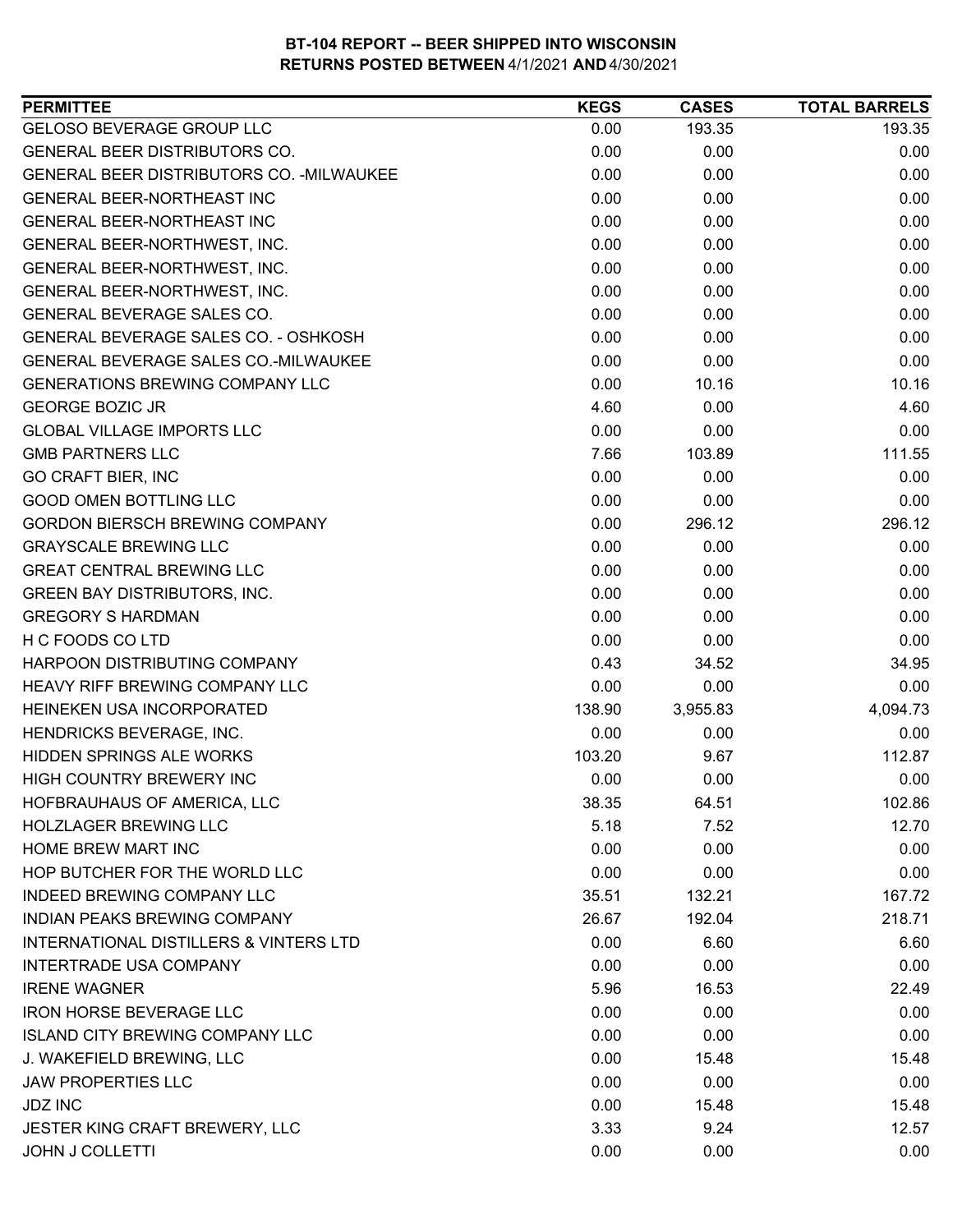| <b>PERMITTEE</b>                      | <b>KEGS</b> | <b>CASES</b> | <b>TOTAL BARRELS</b> |
|---------------------------------------|-------------|--------------|----------------------|
| <b>JOSHUA DETH</b>                    | 41.83       | 306.97       | 348.80               |
| <b>JUNESHINE INC</b>                  | 0.00        | 21.77        | 21.77                |
| <b>JUSTIN STRAYER</b>                 | 0.00        | 0.00         | 0.00                 |
| <b>KASTEEL USA</b>                    | 0.00        | 0.00         | 0.00                 |
| KAY BEER DISTRIBUTING, INC.           | 0.00        | 0.00         | 0.00                 |
| KEWEENAW BREWING CO LLC               | 90.00       | 72.58        | 162.58               |
| KINGS AND CONVICTS BP LLC             | 10.08       | 11.20        | 21.28                |
| KLOCKOW BREWING COMPANY INC           | 0.00        | 0.00         | 0.00                 |
| KOJIMA & INTERNATIONAL ASSOCIATES INC | 0.00        | 0.00         | 0.00                 |
| KREBS BREWING CO., INC.               | 0.00        | 14.52        | 14.52                |
| <b>KRISTOFFER R RUSCH</b>             | 0.00        | 0.00         | 0.00                 |
| KYSELA PERE ET FILS LTD               | 0.00        | 0.00         | 0.00                 |
| LA CROSSE BEVERAGE LLC                | 0.00        | 0.00         | 0.00                 |
| LABATT USA OPERATING CO LLC           | 0.00        | 4,728.97     | 4,728.97             |
| <b>LAGUNITAS BREWING CO</b>           | 163.00      | 665.18       | 828.18               |
| LAKE OF THE WOODS BREWING CO          | 0.00        | 0.00         | 0.00                 |
| LARRY'S DISTRIBUTING CO., INC.        | 0.00        | 0.00         | 0.00                 |
| LEE BEVERAGE OF WISCONSIN LLC         | 0.00        | 0.00         | 0.00                 |
| LEE BEVERAGE OF WISCONSIN LLC         | 0.00        | 0.00         | 0.00                 |
| LEE BEVERAGE OF WISCONSIN LLC         | 0.00        | 0.00         | 0.00                 |
| LEFT COAST BREWING CO                 | 0.00        | 0.00         | 0.00                 |
| LENA BEVERAGE COMPANY                 | 0.00        | 0.00         | 0.00                 |
| LIFT BRIDGE BREWING TECHNOLOGIES LLC  | 68.50       | 67.51        | 136.01               |
| LOGSDON FARMHOUSE ALES LLC            | 0.00        | 0.00         | 0.00                 |
| LONGSTOCK III LLC                     | 0.00        | 0.00         | 0.00                 |
| LOUIS GLUNZ BEER INC                  | 25.71       | 107.02       | 132.73               |
| <b>LUPULIN BREWING LLC</b>            | 22.85       | 72.36        | 95.21                |
| <b>LYTT LLC</b>                       | 0.00        | 0.00         | 0.00                 |
| MAINE BEER COMPANY, LLC               | 3.40        | 8.69         | 12.09                |
| <b>MAINSHEET CAPITAL INC</b>          | 0.00        | 0.00         | 0.00                 |
| <b>MANKATO BREWERY LLC</b>            | 0.00        | 0.00         | 0.00                 |
| MARK ANTHONY BRANDS INC.              | 0.00        | 18,320.04    | 18,320.04            |
| MATT BREWING CO INC                   | 0.00        | 0.00         | 0.00                 |
| MERCENARY BREWERY & DISTILLERY LLC    | 22.16       | 85.76        | 107.92               |
| MERCHANT DU VIN CORPORATION           | 4.35        | 56.75        | 61.10                |
| METROPOLITAN BREWING LLC              | 0.00        | 4.40         | 4.40                 |
| <b>MHW LTD</b>                        | 0.00        | 27.12        | 27.12                |
| MIA BREWERY CO. INC.                  | 3.33        | 4.06         | 7.39                 |
| <b>MICHAEL G ANSAY</b>                | 0.00        | 0.00         | 0.00                 |
| MICHAUD DISTRIBUTING INC              | 0.00        | 0.00         | 0.00                 |
| MIGHTY SWELL COCKTAIL COMPANY LLC     | 0.00        | 98.14        | 98.14                |
| MIKERPHONE BREWING LLC                | 0.00        | 0.00         | 0.00                 |
| MODERN TIMES DRINKS, INC              | 3.33        | 13.55        | 16.88                |
| <b>MODIST BREWING LLC</b>             | 0.00        | 34.40        | 34.40                |
| MOLSON COORS BEVERAGE COMPANY USA LLC | 337.07      | 7,749.57     | 8,086.64             |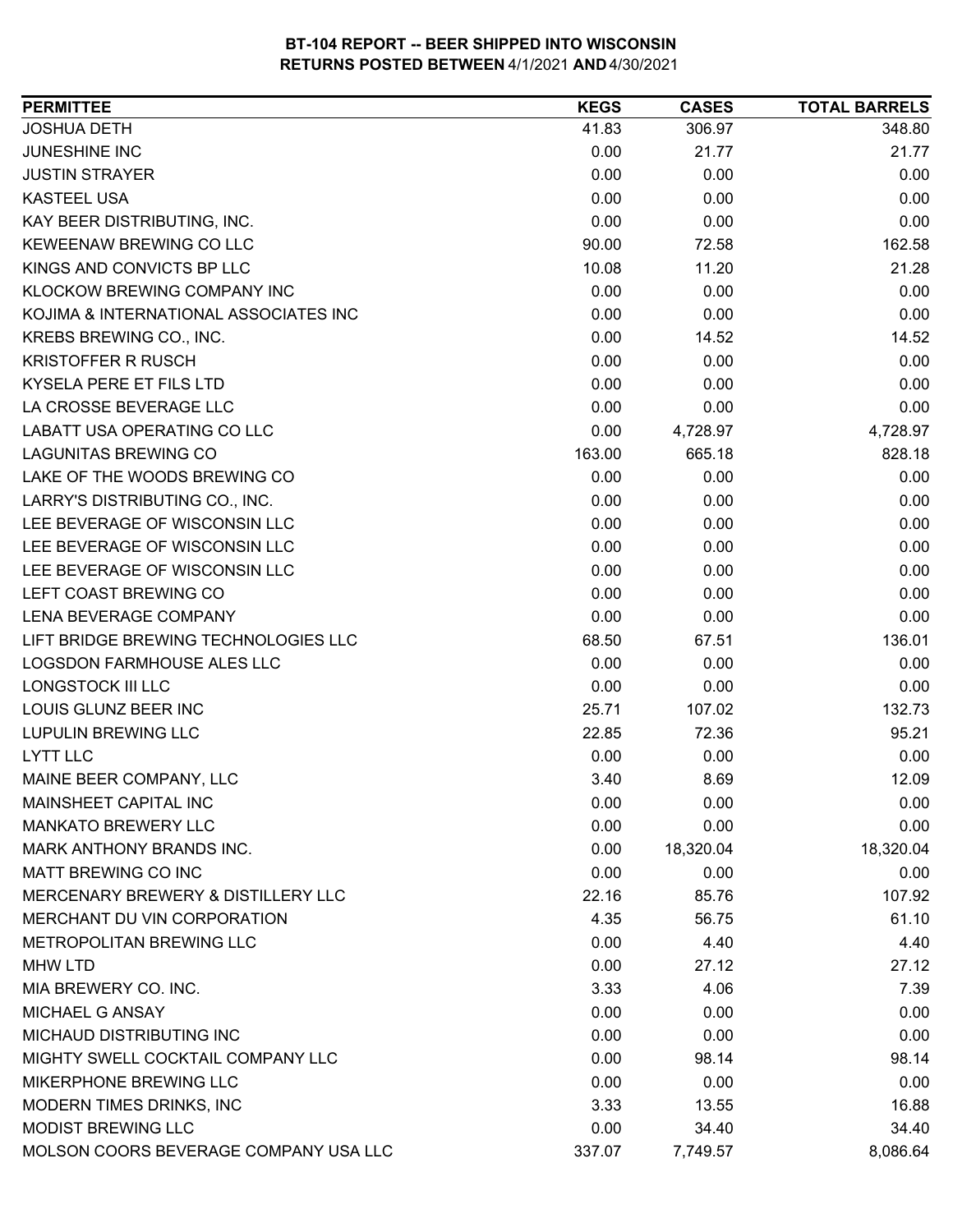| <b>PERMITTEE</b>                     | <b>KEGS</b> | <b>CASES</b> | <b>TOTAL BARRELS</b> |
|--------------------------------------|-------------|--------------|----------------------|
| MONKLESS BREWING LLC                 | 3.34        | 4.37         | 7.71                 |
| MOOSE LAKE BREWING CO., LLC          | 4.66        | 0.00         | 4.66                 |
| MOTHER LODE BREWING LLC              | 0.00        | 0.00         | 0.00                 |
| MPL BRANDS NV INC                    | 0.00        | 0.00         | 0.00                 |
| MUTUAL WHOLESALE LIQUOR INC          | 0.00        | 0.00         | 0.00                 |
| NDC SYSTEMS LP                       | 64.15       | 0.00         | 64.15                |
| NEBRASKA BREWING CO INC              | 0.00        | 0.00         | 0.00                 |
| NEW BELGIUM BREWING COMPANY INC      | 183.33      | 1,557.37     | 1,740.70             |
| NEW HOLLAND BREWING CO LLC           | 0.00        | 0.00         | 0.00                 |
| NEW YORK MUTUAL TRADING CO INC       | 0.00        | 0.00         | 0.00                 |
| NOELKE DISTRIBUTORS, INC.            | 0.00        | 0.00         | 0.00                 |
| NORTH COAST BREWING CO INC           | 0.00        | 20.53        | 20.53                |
| NORTHERN UNITED BREWING COMPANY, LLC | 0.00        | 7.74         | 7.74                 |
| NUDE BEVERAGES, INC.                 | 0.00        | 262.82       | 262.82               |
| ODELL BREWING COMPANY                | 37.50       | 107.72       | 145.22               |
| OFF TRAIL COLLECTIVE INC             | 0.33        | 3.48         | 3.81                 |
| OFF-KILTER BREWING INC               | 1.50        | 0.00         | 1.50                 |
| ON TOUR BREWING COMPANY LLC          | 0.00        | 0.00         | 0.00                 |
| ONION PUB & BREWERY INC              | 0.00        | 0.00         | 0.00                 |
| OREGON BREWING COMPANY INC           | 3.41        | 15.74        | 19.15                |
| PABST BREWING COMPANY, LLC           | 20.00       | 512.91       | 532.91               |
| PALS BREWING COMPANY, LLC            | 0.00        | 0.00         | 0.00                 |
| PAMPA BEVERAGES LLC                  | 0.00        | 0.00         | 0.00                 |
| PARK RIDGE DISTRIBUTING, INC.        | 0.00        | 0.00         | 0.00                 |
| PATERNO IMPORTS LTD                  | 0.00        | 0.00         | 0.00                 |
| PAULANER USA LLC                     | 74.14       | 213.20       | 287.34               |
| PEHLER DISTRIBUTING, INC.            | 0.00        | 0.00         | 0.00                 |
| PERENNIAL PARTNERS LLC               | 0.00        | 0.00         | 0.00                 |
| PHASE THREE BREWING COMPANY LLC      | 9.83        | 17.35        | 27.18                |
| PHIL KNUTSEN                         | 0.00        | 0.00         | 0.00                 |
| PHILLIPS WINE COMPANY                | 0.00        | 0.00         | 0.00                 |
| PIPEWORKS PRODUCTION LLC             | 0.00        | 0.00         | 0.00                 |
| PRO-LIQUITECH LLC                    | 0.00        | 0.00         | 0.00                 |
| <b>RAHR &amp; SONS BREWING LP</b>    | 0.00        | 0.00         | 0.00                 |
| RATAS WHOLESALE LIQUOR COMPANY       | 0.00        | 0.00         | 0.00                 |
| RHINEGEIST, LLC                      | 15.00       | 33.39        | 48.39                |
| ROAK BREWING CO., LLC                | 0.00        | 0.00         | 0.00                 |
| S. & S. DISTRIBUTING, INC.           | 0.00        | 0.00         | 0.00                 |
| S. & S. DISTRIBUTING, INC.           | 0.00        | 0.00         | 0.00                 |
| SAPPORO USA INC                      | 0.00        | 20.45        | 20.45                |
| SARATOGA LIQUOR CO., INC.            | 0.00        | 0.00         | 0.00                 |
| SAUGATUCK BREWING COMPANY INC        | 7.33        | 136.48       | 143.81               |
| SCHAFER-REICHART SELECTIONS, INC.    | 0.00        | 0.00         | 0.00                 |
| SHELTON BROTHERS INC                 | 0.00        | 0.00         | 0.00                 |
| SHORTS BREWING COMPANY               | 5.34        | 8.72         | 14.06                |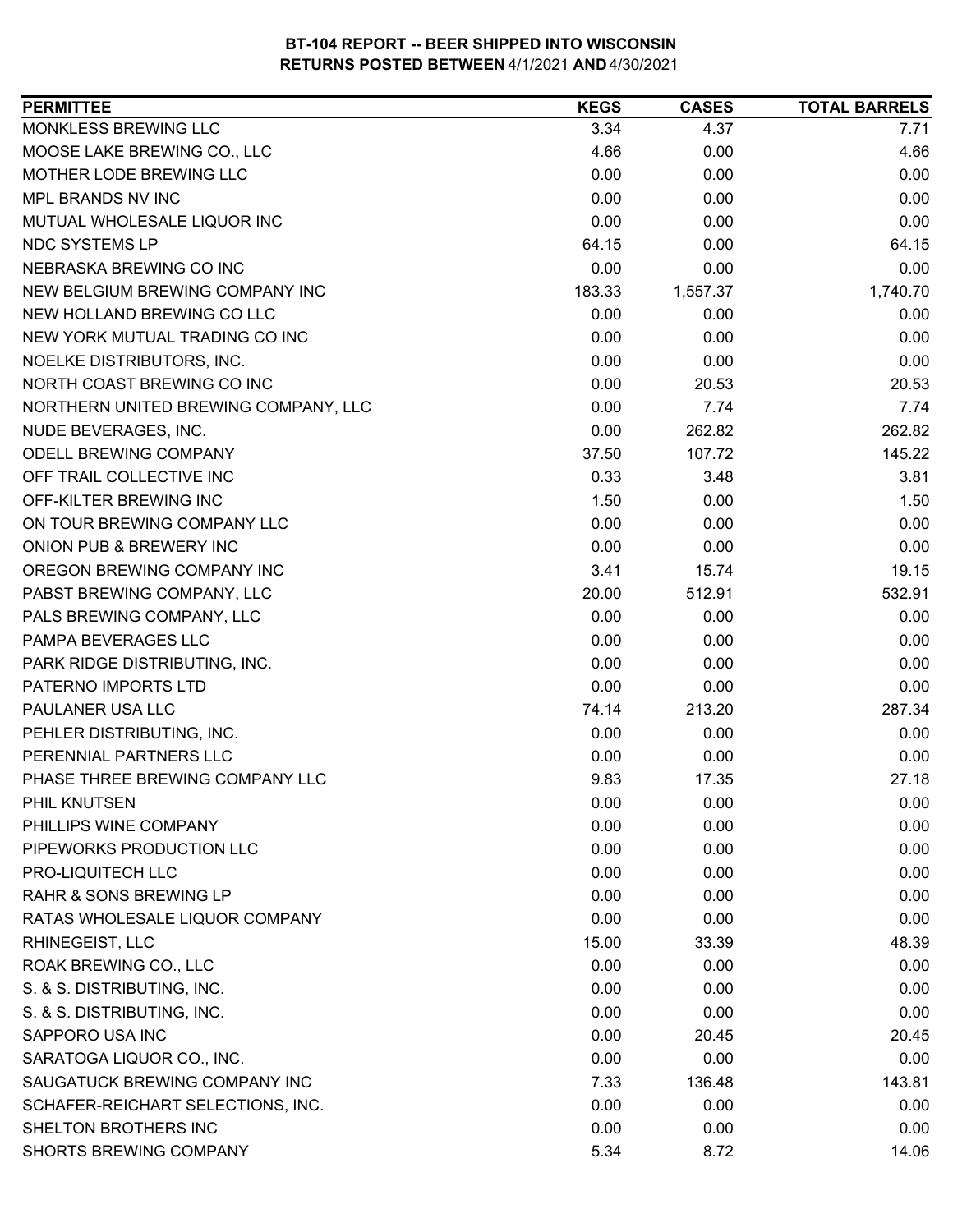| SIERRA NEVADA BREWING COMPANY<br>550.34<br>636.95<br>86.61<br>SINGHA NORTH AMERICA INC<br>4.74<br>0.00<br>4.74<br>SLEEPING GIANT BREWING COMPANY LLC<br>0.00<br>0.00<br>0.00<br>4.83<br>12.83<br>SOLEMN OATH BREWERY LLC<br>8.00<br>SOUTHERN GRIST BREWING COMPANY<br>0.00<br>29.03<br>29.03<br>SOUTHERN TIER BREWING COMPANY LLC<br>2.50<br>47.73<br>45.23<br>SP3 LLC<br>0.00<br>0.00<br>0.00<br>0.84<br>4.02<br><b>SPIRAL BREWERY LLC</b><br>3.18<br><b>SRB OPERATIONS LLC</b><br>0.00<br>0.00<br>0.00<br>ST KILLIAN IMPORTING CO INC<br>0.00<br>0.00<br>0.00<br>STANLEY STAWSKI DIST CO INC<br>0.00<br>0.00<br>0.00<br>0.00<br><b>STEVE CRIDER</b><br>0.00<br>0.00<br>STONE BREWING CO LLC<br>54.33<br>227.84<br>173.51<br>SUGAR CREEK ACQUISITION LLC<br>0.00<br>0.00<br>0.00<br><b>SUMMIT BREWING COMPANY</b><br>217.68<br>355.80<br>573.48<br><b>SUN KING BREWING CO LLC</b><br>0.00<br>0.00<br>0.00<br><b>SUPERIOR BEVERAGES LLC</b><br>0.00<br>0.00<br>0.00<br><b>SURLY BREWING COMPANY</b><br>232.42<br>370.08<br>137.66<br>SURVILLE ENTERPRISES CORP<br>0.00<br>0.00<br>0.00<br>0.00<br>0.00<br><b>SYLWESTER KOLAKOWSKI</b><br>0.00<br>0.00<br>0.00<br><b>SYRIANA INC</b><br>0.00<br>TABLEBLUFF BREWING CO INC<br>0.00<br>0.00<br>0.00<br>THE ALE APOTHECARY<br>0.00<br>0.00<br>0.00<br>THE BROOKLYN BREWERY CORPORATION<br>0.00<br>0.00<br>0.00<br>0.00<br>0.00<br>THE BRUERY LLC<br>0.00<br>THE CHURCH STREET BREWING COMPANY LLC<br>0.00<br>0.00<br>0.00<br>THE FLORIDA BREWERY, INC.<br>0.00<br>0.00<br>0.00<br>THE GAMBRINUS COMPANY<br>446.35<br>100.00<br>346.35<br>THE GREAT LAKES BREWING CO<br>53.66<br>136.15<br>189.81<br>THREE FLOYDS BREWING LLC<br>142.66<br>286.43<br>429.09<br>TIGHTHEAD BREWING COMPANY<br>2.34<br>0.29<br>2.63<br><b>TODD FYTEN</b><br>0.00<br>0.00<br>0.00<br><b>TOPPLING GOLIATH INC</b><br>702.54<br>140.67<br>561.87<br><b>TORI-VERDI GROUP LLC</b><br>0.00<br>0.00<br>0.00<br>TRIANGLE DISTRIBUTING COMPANY, INC.<br>0.00<br>0.00<br>0.00<br><b>TROIKA BREWING COMPANY LLC</b><br>0.17<br>3.35<br>3.52<br><b>TRUCKEE CRAFT BREWING</b><br>5.97<br>22.40<br>28.37<br>TWO BROTHERS BREWING COMPANY<br>0.00<br>6.10<br>6.10<br>UNE ANNEE BREWERY LLC<br>3.12<br>1.28<br>1.84<br>UNITED STATES BEVERAGE LLC<br>0.00<br>189.24<br>189.24<br>UNITED STATES DISTILLED PRODUCTS CO.<br>178.75<br>0.00<br>178.75<br>UPLAND BREWING COMPANY INC<br>4.33<br>12.08<br>7.75<br>URSA MINOR BREWING LLC<br>0.00<br>1.74<br>1.74<br>UTEPILS INVESTMENTS, LLC<br>3.50<br>4.00<br>0.50<br>VINO.COM LLC<br>190.71<br>26.36<br>164.35 | <b>PERMITTEE</b> | <b>KEGS</b> | <b>CASES</b> | <b>TOTAL BARRELS</b> |
|---------------------------------------------------------------------------------------------------------------------------------------------------------------------------------------------------------------------------------------------------------------------------------------------------------------------------------------------------------------------------------------------------------------------------------------------------------------------------------------------------------------------------------------------------------------------------------------------------------------------------------------------------------------------------------------------------------------------------------------------------------------------------------------------------------------------------------------------------------------------------------------------------------------------------------------------------------------------------------------------------------------------------------------------------------------------------------------------------------------------------------------------------------------------------------------------------------------------------------------------------------------------------------------------------------------------------------------------------------------------------------------------------------------------------------------------------------------------------------------------------------------------------------------------------------------------------------------------------------------------------------------------------------------------------------------------------------------------------------------------------------------------------------------------------------------------------------------------------------------------------------------------------------------------------------------------------------------------------------------------------------------------------------------------------------------------------------------------------------------------------------------------------------------------------------------------------------------------------------------------------------------------------------------------------------------------------------------------------------------------------------------------------------------------------------------------------------------------------------------------------------------------------------------------------------------------|------------------|-------------|--------------|----------------------|
|                                                                                                                                                                                                                                                                                                                                                                                                                                                                                                                                                                                                                                                                                                                                                                                                                                                                                                                                                                                                                                                                                                                                                                                                                                                                                                                                                                                                                                                                                                                                                                                                                                                                                                                                                                                                                                                                                                                                                                                                                                                                                                                                                                                                                                                                                                                                                                                                                                                                                                                                                                     |                  |             |              |                      |
|                                                                                                                                                                                                                                                                                                                                                                                                                                                                                                                                                                                                                                                                                                                                                                                                                                                                                                                                                                                                                                                                                                                                                                                                                                                                                                                                                                                                                                                                                                                                                                                                                                                                                                                                                                                                                                                                                                                                                                                                                                                                                                                                                                                                                                                                                                                                                                                                                                                                                                                                                                     |                  |             |              |                      |
|                                                                                                                                                                                                                                                                                                                                                                                                                                                                                                                                                                                                                                                                                                                                                                                                                                                                                                                                                                                                                                                                                                                                                                                                                                                                                                                                                                                                                                                                                                                                                                                                                                                                                                                                                                                                                                                                                                                                                                                                                                                                                                                                                                                                                                                                                                                                                                                                                                                                                                                                                                     |                  |             |              |                      |
|                                                                                                                                                                                                                                                                                                                                                                                                                                                                                                                                                                                                                                                                                                                                                                                                                                                                                                                                                                                                                                                                                                                                                                                                                                                                                                                                                                                                                                                                                                                                                                                                                                                                                                                                                                                                                                                                                                                                                                                                                                                                                                                                                                                                                                                                                                                                                                                                                                                                                                                                                                     |                  |             |              |                      |
|                                                                                                                                                                                                                                                                                                                                                                                                                                                                                                                                                                                                                                                                                                                                                                                                                                                                                                                                                                                                                                                                                                                                                                                                                                                                                                                                                                                                                                                                                                                                                                                                                                                                                                                                                                                                                                                                                                                                                                                                                                                                                                                                                                                                                                                                                                                                                                                                                                                                                                                                                                     |                  |             |              |                      |
|                                                                                                                                                                                                                                                                                                                                                                                                                                                                                                                                                                                                                                                                                                                                                                                                                                                                                                                                                                                                                                                                                                                                                                                                                                                                                                                                                                                                                                                                                                                                                                                                                                                                                                                                                                                                                                                                                                                                                                                                                                                                                                                                                                                                                                                                                                                                                                                                                                                                                                                                                                     |                  |             |              |                      |
|                                                                                                                                                                                                                                                                                                                                                                                                                                                                                                                                                                                                                                                                                                                                                                                                                                                                                                                                                                                                                                                                                                                                                                                                                                                                                                                                                                                                                                                                                                                                                                                                                                                                                                                                                                                                                                                                                                                                                                                                                                                                                                                                                                                                                                                                                                                                                                                                                                                                                                                                                                     |                  |             |              |                      |
|                                                                                                                                                                                                                                                                                                                                                                                                                                                                                                                                                                                                                                                                                                                                                                                                                                                                                                                                                                                                                                                                                                                                                                                                                                                                                                                                                                                                                                                                                                                                                                                                                                                                                                                                                                                                                                                                                                                                                                                                                                                                                                                                                                                                                                                                                                                                                                                                                                                                                                                                                                     |                  |             |              |                      |
|                                                                                                                                                                                                                                                                                                                                                                                                                                                                                                                                                                                                                                                                                                                                                                                                                                                                                                                                                                                                                                                                                                                                                                                                                                                                                                                                                                                                                                                                                                                                                                                                                                                                                                                                                                                                                                                                                                                                                                                                                                                                                                                                                                                                                                                                                                                                                                                                                                                                                                                                                                     |                  |             |              |                      |
|                                                                                                                                                                                                                                                                                                                                                                                                                                                                                                                                                                                                                                                                                                                                                                                                                                                                                                                                                                                                                                                                                                                                                                                                                                                                                                                                                                                                                                                                                                                                                                                                                                                                                                                                                                                                                                                                                                                                                                                                                                                                                                                                                                                                                                                                                                                                                                                                                                                                                                                                                                     |                  |             |              |                      |
|                                                                                                                                                                                                                                                                                                                                                                                                                                                                                                                                                                                                                                                                                                                                                                                                                                                                                                                                                                                                                                                                                                                                                                                                                                                                                                                                                                                                                                                                                                                                                                                                                                                                                                                                                                                                                                                                                                                                                                                                                                                                                                                                                                                                                                                                                                                                                                                                                                                                                                                                                                     |                  |             |              |                      |
|                                                                                                                                                                                                                                                                                                                                                                                                                                                                                                                                                                                                                                                                                                                                                                                                                                                                                                                                                                                                                                                                                                                                                                                                                                                                                                                                                                                                                                                                                                                                                                                                                                                                                                                                                                                                                                                                                                                                                                                                                                                                                                                                                                                                                                                                                                                                                                                                                                                                                                                                                                     |                  |             |              |                      |
|                                                                                                                                                                                                                                                                                                                                                                                                                                                                                                                                                                                                                                                                                                                                                                                                                                                                                                                                                                                                                                                                                                                                                                                                                                                                                                                                                                                                                                                                                                                                                                                                                                                                                                                                                                                                                                                                                                                                                                                                                                                                                                                                                                                                                                                                                                                                                                                                                                                                                                                                                                     |                  |             |              |                      |
|                                                                                                                                                                                                                                                                                                                                                                                                                                                                                                                                                                                                                                                                                                                                                                                                                                                                                                                                                                                                                                                                                                                                                                                                                                                                                                                                                                                                                                                                                                                                                                                                                                                                                                                                                                                                                                                                                                                                                                                                                                                                                                                                                                                                                                                                                                                                                                                                                                                                                                                                                                     |                  |             |              |                      |
|                                                                                                                                                                                                                                                                                                                                                                                                                                                                                                                                                                                                                                                                                                                                                                                                                                                                                                                                                                                                                                                                                                                                                                                                                                                                                                                                                                                                                                                                                                                                                                                                                                                                                                                                                                                                                                                                                                                                                                                                                                                                                                                                                                                                                                                                                                                                                                                                                                                                                                                                                                     |                  |             |              |                      |
|                                                                                                                                                                                                                                                                                                                                                                                                                                                                                                                                                                                                                                                                                                                                                                                                                                                                                                                                                                                                                                                                                                                                                                                                                                                                                                                                                                                                                                                                                                                                                                                                                                                                                                                                                                                                                                                                                                                                                                                                                                                                                                                                                                                                                                                                                                                                                                                                                                                                                                                                                                     |                  |             |              |                      |
|                                                                                                                                                                                                                                                                                                                                                                                                                                                                                                                                                                                                                                                                                                                                                                                                                                                                                                                                                                                                                                                                                                                                                                                                                                                                                                                                                                                                                                                                                                                                                                                                                                                                                                                                                                                                                                                                                                                                                                                                                                                                                                                                                                                                                                                                                                                                                                                                                                                                                                                                                                     |                  |             |              |                      |
|                                                                                                                                                                                                                                                                                                                                                                                                                                                                                                                                                                                                                                                                                                                                                                                                                                                                                                                                                                                                                                                                                                                                                                                                                                                                                                                                                                                                                                                                                                                                                                                                                                                                                                                                                                                                                                                                                                                                                                                                                                                                                                                                                                                                                                                                                                                                                                                                                                                                                                                                                                     |                  |             |              |                      |
|                                                                                                                                                                                                                                                                                                                                                                                                                                                                                                                                                                                                                                                                                                                                                                                                                                                                                                                                                                                                                                                                                                                                                                                                                                                                                                                                                                                                                                                                                                                                                                                                                                                                                                                                                                                                                                                                                                                                                                                                                                                                                                                                                                                                                                                                                                                                                                                                                                                                                                                                                                     |                  |             |              |                      |
|                                                                                                                                                                                                                                                                                                                                                                                                                                                                                                                                                                                                                                                                                                                                                                                                                                                                                                                                                                                                                                                                                                                                                                                                                                                                                                                                                                                                                                                                                                                                                                                                                                                                                                                                                                                                                                                                                                                                                                                                                                                                                                                                                                                                                                                                                                                                                                                                                                                                                                                                                                     |                  |             |              |                      |
|                                                                                                                                                                                                                                                                                                                                                                                                                                                                                                                                                                                                                                                                                                                                                                                                                                                                                                                                                                                                                                                                                                                                                                                                                                                                                                                                                                                                                                                                                                                                                                                                                                                                                                                                                                                                                                                                                                                                                                                                                                                                                                                                                                                                                                                                                                                                                                                                                                                                                                                                                                     |                  |             |              |                      |
|                                                                                                                                                                                                                                                                                                                                                                                                                                                                                                                                                                                                                                                                                                                                                                                                                                                                                                                                                                                                                                                                                                                                                                                                                                                                                                                                                                                                                                                                                                                                                                                                                                                                                                                                                                                                                                                                                                                                                                                                                                                                                                                                                                                                                                                                                                                                                                                                                                                                                                                                                                     |                  |             |              |                      |
|                                                                                                                                                                                                                                                                                                                                                                                                                                                                                                                                                                                                                                                                                                                                                                                                                                                                                                                                                                                                                                                                                                                                                                                                                                                                                                                                                                                                                                                                                                                                                                                                                                                                                                                                                                                                                                                                                                                                                                                                                                                                                                                                                                                                                                                                                                                                                                                                                                                                                                                                                                     |                  |             |              |                      |
|                                                                                                                                                                                                                                                                                                                                                                                                                                                                                                                                                                                                                                                                                                                                                                                                                                                                                                                                                                                                                                                                                                                                                                                                                                                                                                                                                                                                                                                                                                                                                                                                                                                                                                                                                                                                                                                                                                                                                                                                                                                                                                                                                                                                                                                                                                                                                                                                                                                                                                                                                                     |                  |             |              |                      |
|                                                                                                                                                                                                                                                                                                                                                                                                                                                                                                                                                                                                                                                                                                                                                                                                                                                                                                                                                                                                                                                                                                                                                                                                                                                                                                                                                                                                                                                                                                                                                                                                                                                                                                                                                                                                                                                                                                                                                                                                                                                                                                                                                                                                                                                                                                                                                                                                                                                                                                                                                                     |                  |             |              |                      |
|                                                                                                                                                                                                                                                                                                                                                                                                                                                                                                                                                                                                                                                                                                                                                                                                                                                                                                                                                                                                                                                                                                                                                                                                                                                                                                                                                                                                                                                                                                                                                                                                                                                                                                                                                                                                                                                                                                                                                                                                                                                                                                                                                                                                                                                                                                                                                                                                                                                                                                                                                                     |                  |             |              |                      |
|                                                                                                                                                                                                                                                                                                                                                                                                                                                                                                                                                                                                                                                                                                                                                                                                                                                                                                                                                                                                                                                                                                                                                                                                                                                                                                                                                                                                                                                                                                                                                                                                                                                                                                                                                                                                                                                                                                                                                                                                                                                                                                                                                                                                                                                                                                                                                                                                                                                                                                                                                                     |                  |             |              |                      |
|                                                                                                                                                                                                                                                                                                                                                                                                                                                                                                                                                                                                                                                                                                                                                                                                                                                                                                                                                                                                                                                                                                                                                                                                                                                                                                                                                                                                                                                                                                                                                                                                                                                                                                                                                                                                                                                                                                                                                                                                                                                                                                                                                                                                                                                                                                                                                                                                                                                                                                                                                                     |                  |             |              |                      |
|                                                                                                                                                                                                                                                                                                                                                                                                                                                                                                                                                                                                                                                                                                                                                                                                                                                                                                                                                                                                                                                                                                                                                                                                                                                                                                                                                                                                                                                                                                                                                                                                                                                                                                                                                                                                                                                                                                                                                                                                                                                                                                                                                                                                                                                                                                                                                                                                                                                                                                                                                                     |                  |             |              |                      |
|                                                                                                                                                                                                                                                                                                                                                                                                                                                                                                                                                                                                                                                                                                                                                                                                                                                                                                                                                                                                                                                                                                                                                                                                                                                                                                                                                                                                                                                                                                                                                                                                                                                                                                                                                                                                                                                                                                                                                                                                                                                                                                                                                                                                                                                                                                                                                                                                                                                                                                                                                                     |                  |             |              |                      |
|                                                                                                                                                                                                                                                                                                                                                                                                                                                                                                                                                                                                                                                                                                                                                                                                                                                                                                                                                                                                                                                                                                                                                                                                                                                                                                                                                                                                                                                                                                                                                                                                                                                                                                                                                                                                                                                                                                                                                                                                                                                                                                                                                                                                                                                                                                                                                                                                                                                                                                                                                                     |                  |             |              |                      |
|                                                                                                                                                                                                                                                                                                                                                                                                                                                                                                                                                                                                                                                                                                                                                                                                                                                                                                                                                                                                                                                                                                                                                                                                                                                                                                                                                                                                                                                                                                                                                                                                                                                                                                                                                                                                                                                                                                                                                                                                                                                                                                                                                                                                                                                                                                                                                                                                                                                                                                                                                                     |                  |             |              |                      |
|                                                                                                                                                                                                                                                                                                                                                                                                                                                                                                                                                                                                                                                                                                                                                                                                                                                                                                                                                                                                                                                                                                                                                                                                                                                                                                                                                                                                                                                                                                                                                                                                                                                                                                                                                                                                                                                                                                                                                                                                                                                                                                                                                                                                                                                                                                                                                                                                                                                                                                                                                                     |                  |             |              |                      |
|                                                                                                                                                                                                                                                                                                                                                                                                                                                                                                                                                                                                                                                                                                                                                                                                                                                                                                                                                                                                                                                                                                                                                                                                                                                                                                                                                                                                                                                                                                                                                                                                                                                                                                                                                                                                                                                                                                                                                                                                                                                                                                                                                                                                                                                                                                                                                                                                                                                                                                                                                                     |                  |             |              |                      |
|                                                                                                                                                                                                                                                                                                                                                                                                                                                                                                                                                                                                                                                                                                                                                                                                                                                                                                                                                                                                                                                                                                                                                                                                                                                                                                                                                                                                                                                                                                                                                                                                                                                                                                                                                                                                                                                                                                                                                                                                                                                                                                                                                                                                                                                                                                                                                                                                                                                                                                                                                                     |                  |             |              |                      |
|                                                                                                                                                                                                                                                                                                                                                                                                                                                                                                                                                                                                                                                                                                                                                                                                                                                                                                                                                                                                                                                                                                                                                                                                                                                                                                                                                                                                                                                                                                                                                                                                                                                                                                                                                                                                                                                                                                                                                                                                                                                                                                                                                                                                                                                                                                                                                                                                                                                                                                                                                                     |                  |             |              |                      |
|                                                                                                                                                                                                                                                                                                                                                                                                                                                                                                                                                                                                                                                                                                                                                                                                                                                                                                                                                                                                                                                                                                                                                                                                                                                                                                                                                                                                                                                                                                                                                                                                                                                                                                                                                                                                                                                                                                                                                                                                                                                                                                                                                                                                                                                                                                                                                                                                                                                                                                                                                                     |                  |             |              |                      |
|                                                                                                                                                                                                                                                                                                                                                                                                                                                                                                                                                                                                                                                                                                                                                                                                                                                                                                                                                                                                                                                                                                                                                                                                                                                                                                                                                                                                                                                                                                                                                                                                                                                                                                                                                                                                                                                                                                                                                                                                                                                                                                                                                                                                                                                                                                                                                                                                                                                                                                                                                                     |                  |             |              |                      |
|                                                                                                                                                                                                                                                                                                                                                                                                                                                                                                                                                                                                                                                                                                                                                                                                                                                                                                                                                                                                                                                                                                                                                                                                                                                                                                                                                                                                                                                                                                                                                                                                                                                                                                                                                                                                                                                                                                                                                                                                                                                                                                                                                                                                                                                                                                                                                                                                                                                                                                                                                                     |                  |             |              |                      |
|                                                                                                                                                                                                                                                                                                                                                                                                                                                                                                                                                                                                                                                                                                                                                                                                                                                                                                                                                                                                                                                                                                                                                                                                                                                                                                                                                                                                                                                                                                                                                                                                                                                                                                                                                                                                                                                                                                                                                                                                                                                                                                                                                                                                                                                                                                                                                                                                                                                                                                                                                                     |                  |             |              |                      |
|                                                                                                                                                                                                                                                                                                                                                                                                                                                                                                                                                                                                                                                                                                                                                                                                                                                                                                                                                                                                                                                                                                                                                                                                                                                                                                                                                                                                                                                                                                                                                                                                                                                                                                                                                                                                                                                                                                                                                                                                                                                                                                                                                                                                                                                                                                                                                                                                                                                                                                                                                                     |                  |             |              |                      |
|                                                                                                                                                                                                                                                                                                                                                                                                                                                                                                                                                                                                                                                                                                                                                                                                                                                                                                                                                                                                                                                                                                                                                                                                                                                                                                                                                                                                                                                                                                                                                                                                                                                                                                                                                                                                                                                                                                                                                                                                                                                                                                                                                                                                                                                                                                                                                                                                                                                                                                                                                                     |                  |             |              |                      |
|                                                                                                                                                                                                                                                                                                                                                                                                                                                                                                                                                                                                                                                                                                                                                                                                                                                                                                                                                                                                                                                                                                                                                                                                                                                                                                                                                                                                                                                                                                                                                                                                                                                                                                                                                                                                                                                                                                                                                                                                                                                                                                                                                                                                                                                                                                                                                                                                                                                                                                                                                                     |                  |             |              |                      |
|                                                                                                                                                                                                                                                                                                                                                                                                                                                                                                                                                                                                                                                                                                                                                                                                                                                                                                                                                                                                                                                                                                                                                                                                                                                                                                                                                                                                                                                                                                                                                                                                                                                                                                                                                                                                                                                                                                                                                                                                                                                                                                                                                                                                                                                                                                                                                                                                                                                                                                                                                                     |                  |             |              |                      |
|                                                                                                                                                                                                                                                                                                                                                                                                                                                                                                                                                                                                                                                                                                                                                                                                                                                                                                                                                                                                                                                                                                                                                                                                                                                                                                                                                                                                                                                                                                                                                                                                                                                                                                                                                                                                                                                                                                                                                                                                                                                                                                                                                                                                                                                                                                                                                                                                                                                                                                                                                                     |                  |             |              |                      |